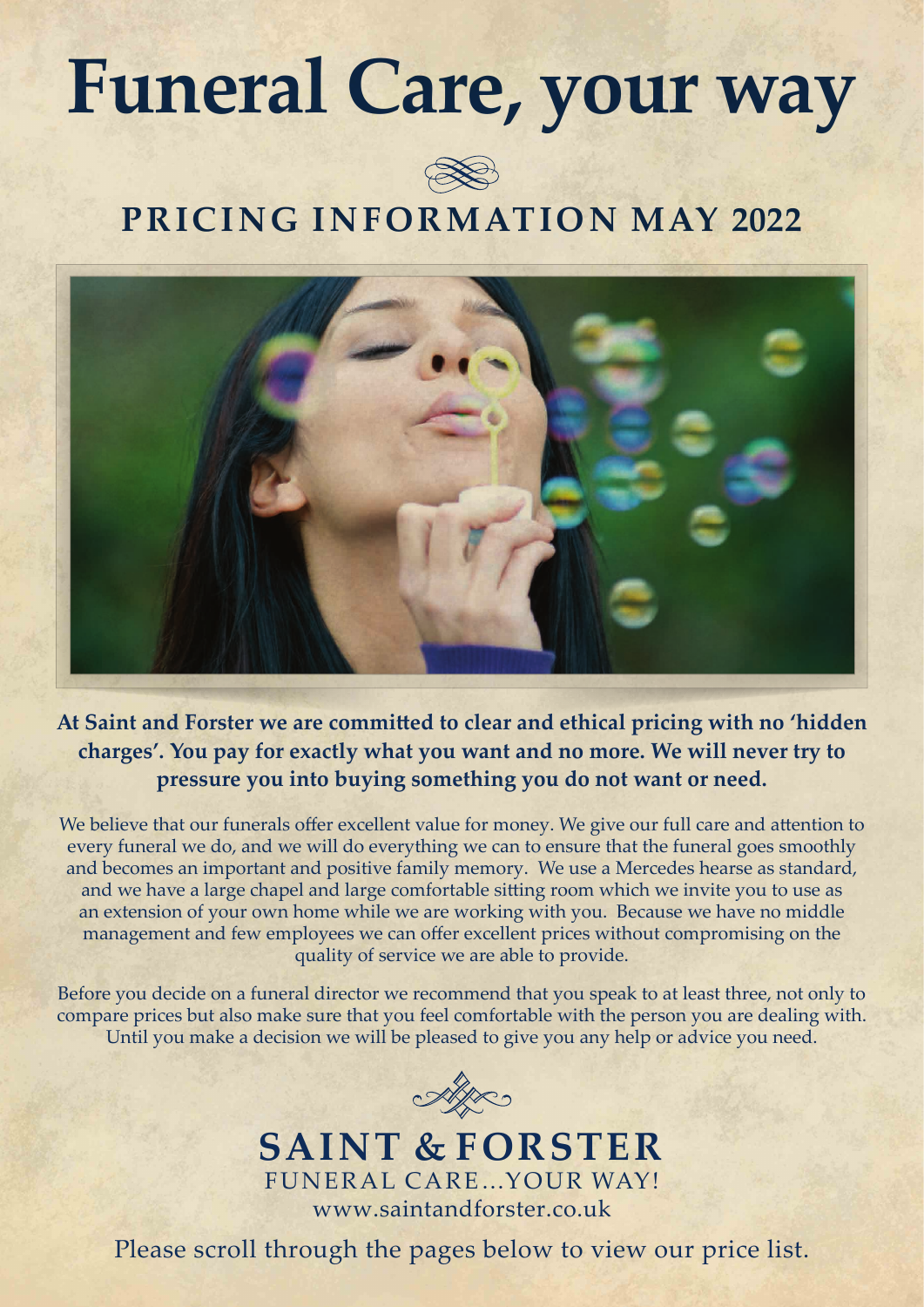## **SIMPLE ELEGANCE**





We believe that the true value of a funeral, and the power of the memories that it creates, lie in the people who attend and in the things that are said and done. The Simple Elegance is designed to offer a service that is simple and affordable, but also dignified and meaningful. Unlike most 'simple service' options offered by funeral directors it does offer full access to the Chapel of Rest by appointment. Please see the full price list for an explanation of what is included under 'Professional Services' and 'Daily Care of the Deceased.' **Usually with the Simple Elegance the family would meet at the crematorium, however it is possible to arrange for the hearse to leave from a family address for an additional cost of £150.**

## **Where the account is settled in full prior to the date of the funeral, we are able to offer a concession of £100.**

### **Funeral Director's Charges**

| <b>Professional Services</b>                                                                                               | £460           |
|----------------------------------------------------------------------------------------------------------------------------|----------------|
| <b>Care of the Deceased</b>                                                                                                | £1,100         |
| Including Mercedes Hearse and necessary staff on the day of the funeral<br>(£1,200 if hearse leaves from a family address) |                |
| Simple Coffin.                                                                                                             | £275           |
| (Light Oak Veneered Coffin with Polished Gold Effect Handles)                                                              |                |
|                                                                                                                            | £100/£180*     |
| (Light Oak Veneered Coffin with Polished Gold Effect Handles)                                                              |                |
|                                                                                                                            | £1,935         |
| Disbursements (Paid by us on your behalf)                                                                                  |                |
|                                                                                                                            | . <i>£</i> 955 |
|                                                                                                                            | £82            |
|                                                                                                                            | £200           |
|                                                                                                                            | £1,237         |
| Total:                                                                                                                     | £3,172         |
| Total with £100 discount for early payment: £3,072                                                                         |                |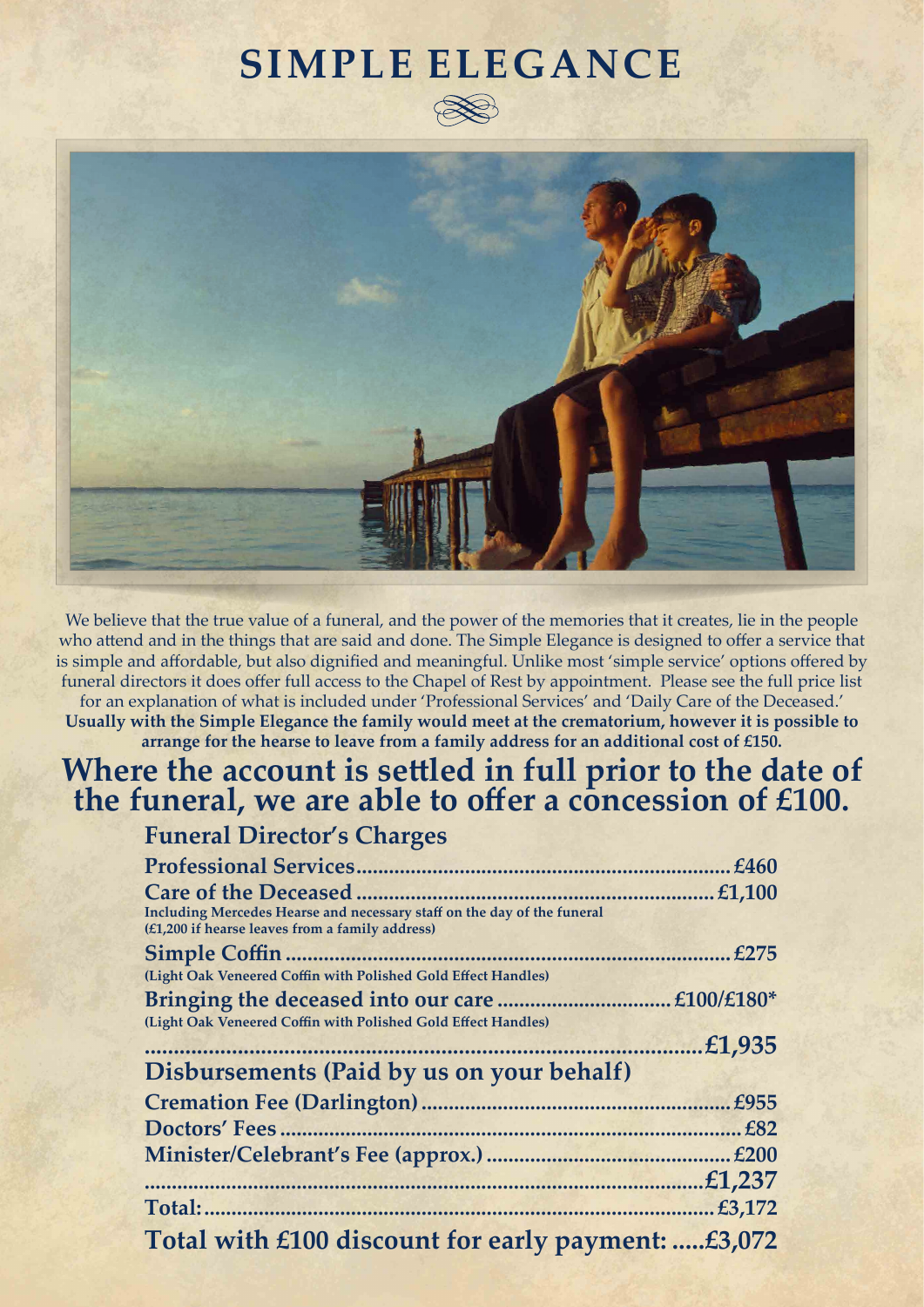## **INSPIRED BY YOU**





This service is designed to give you as much freedom and choice as possible to design the funeral that is right for you. Whether you wish to, design a picture coffin that reflects the life of the person who has died, or plan a traditional funeral with a cortege leaving from your home. The emphasis is on choice.

We will discuss any ideas you have about creating a unique memory and explain all of your options to you. This service includes unlimited access to our Chapel of Rest by appointment. As this funeral includes a variety of options and choices the example set out below is designed only to give an idea of prices. All funerals will be priced individually according to your choices.

## **We offer a discount of £100 on this service if the full amount is paid prior to the date of the funeral.**

### **Funeral Director's Charges**

|                                                                                                                       | £460       |
|-----------------------------------------------------------------------------------------------------------------------|------------|
| <b>Care of the Deceased</b>                                                                                           | £1,250     |
| Including Mercedes Hearse and necessary staff on the day of the funeral,<br>cortege to leave from the family address. |            |
|                                                                                                                       | £100/£180* |
| *Cost dependent on time of day and location.                                                                          |            |
| <b>Simple Coffin</b>                                                                                                  | £275       |
| (Light Oak Veneered Coffin with Polished Gold Effect Handles)                                                         |            |
|                                                                                                                       | £175       |
|                                                                                                                       | £2,260     |
| Disbursements (Paid by us on your behalf)                                                                             |            |
|                                                                                                                       | £995       |
| Doctors' Fees                                                                                                         | £82        |
|                                                                                                                       | £200       |
|                                                                                                                       | £1,237.    |
| Total:                                                                                                                | £3,497     |
| Total with £100 discount for early payment:                                                                           | £3,397     |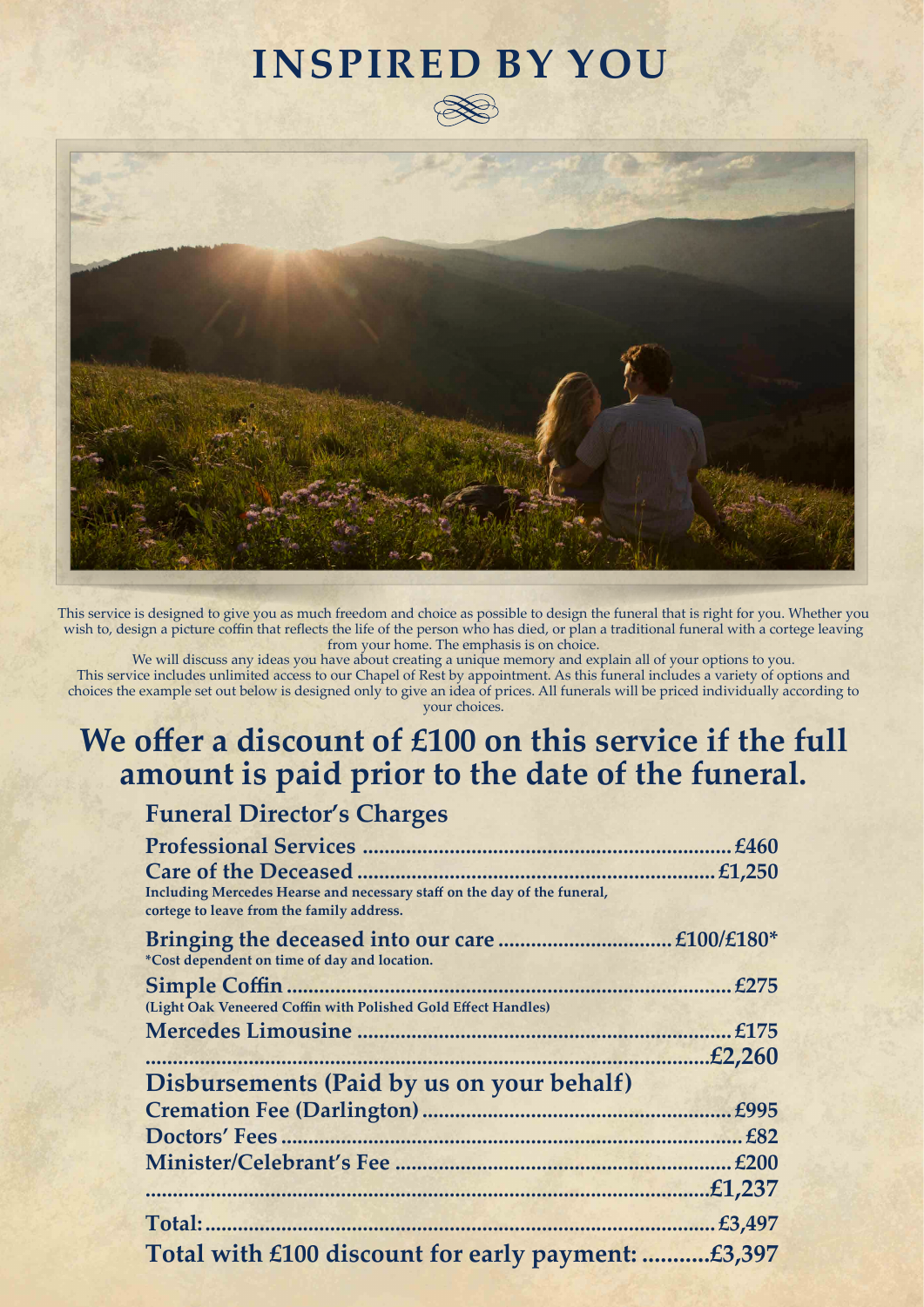## **OPTIONS & PRICES**





If you are interested in anything that is not listed here, please ask us and we will give you any advice you may need and a price.

#### **Part 1 - Professional Services**

- Provision of the Funeral Director's services, including advice, guidance and support.
- Payment of Funeral Fees to third parties in advance of the funeral taking place.
- Making all the necessary arrangements for a burial or cremation service.
- Liaison with hospitals, doctors, coroner, clergy and other third parties.
- Completion of all the required documentation.
- Dealing with charitable donations on behalf of the family if required.
	- *£460*

#### **Part 2 - Care of the Deceased**

- Preparation and presentation of the deceased.
- Daily care of the deceased prior to the funeral.
- Use of our private rest room.
- Visiting the deceased by appointment.
- Provision of Mercedes Hearse and all necessary staff on the day of the funeral (other forms of transportation are available, please ask us)
- leaving from a family address (additional fee £150)

**£1,100**

#### **Part 3 - Embalming**

• Embalming Service....................................... **£80** This service is usually not needed. If we feel that it would be appropriate we will discuss this with you fully when you make the funeral arrangements.

#### **Part 4 - Coffin and Casket Selection**

#### **TRADITIONAL**

| Caskets for Cremated Remains from $£95$ |  |
|-----------------------------------------|--|
|                                         |  |
|                                         |  |

#### **ECOLOGICAL AND CUSTOM**

| Cardboard with Plywood Base  £275 |  |
|-----------------------------------|--|
|                                   |  |
|                                   |  |
|                                   |  |

*All wood and wood effect coffins are from FSC managed woodlands. Other styles of coffin are available.*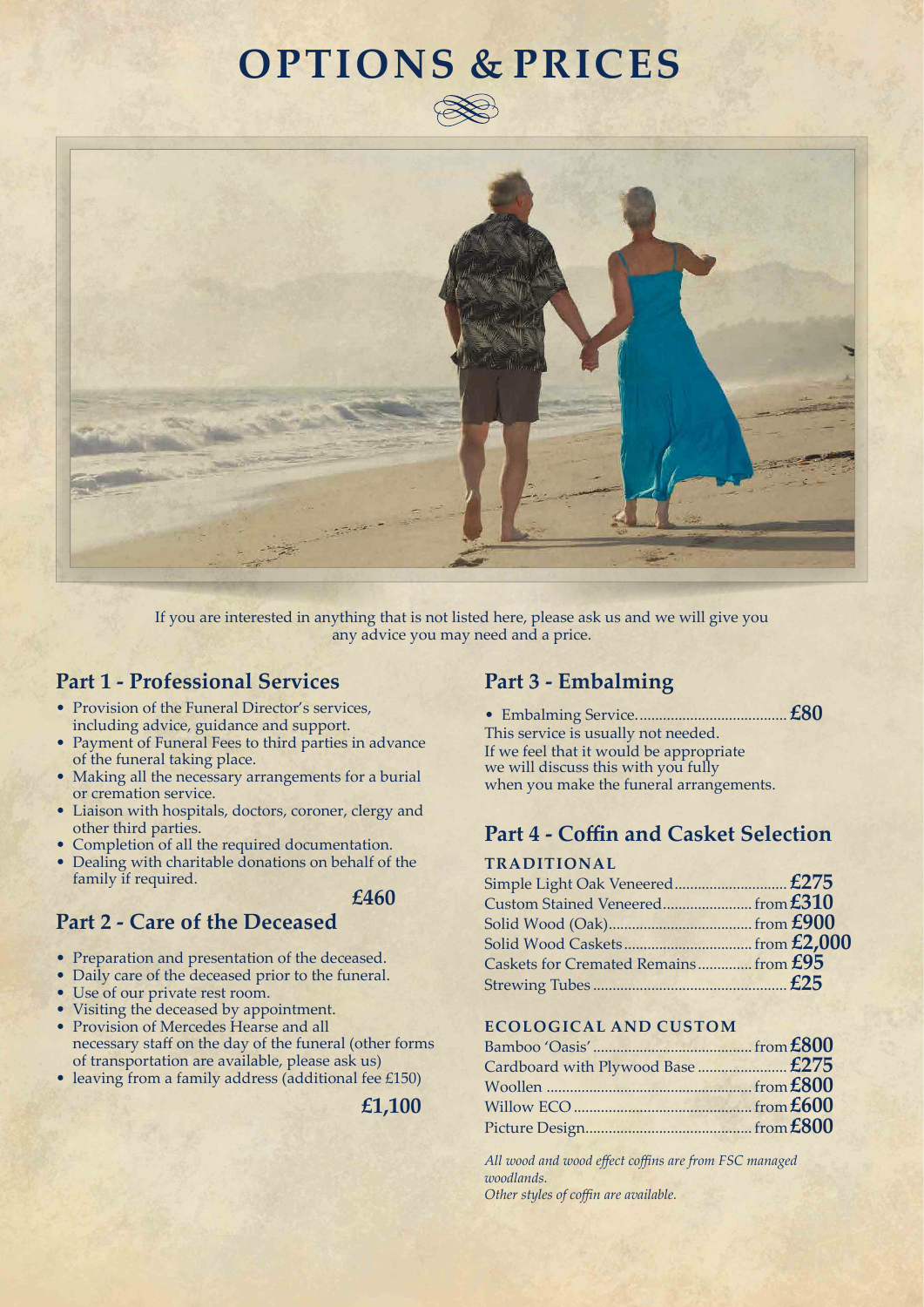## **OPTIONS & PRICES**





### **Part 5 - Additional Services**

| • Conveyance of the deceased into<br>our care outside working hours £100/£180* |                                                                                      |
|--------------------------------------------------------------------------------|--------------------------------------------------------------------------------------|
|                                                                                |                                                                                      |
| • Reception into home                                                          |                                                                                      |
|                                                                                |                                                                                      |
|                                                                                |                                                                                      |
|                                                                                |                                                                                      |
| • Provision of Memorial Book $\pounds 60$                                      |                                                                                      |
| • Transportation of cremated remains                                           |                                                                                      |
|                                                                                | (*Depending on location and time of day)<br>Additional mileage charge over 20 miles. |

### **Part 6 –Disbursement Charges**

(Payments which are made by us on your behalf)

#### **CREMATION CHARGES:**

| are charged at the cost price if required. |
|--------------------------------------------|

#### **BURIAL CHARGES:**

| Purchase of a grave in Darlington  £980 |  |
|-----------------------------------------|--|
|                                         |  |
|                                         |  |

Newspaper announcements are charged at the cost price if required.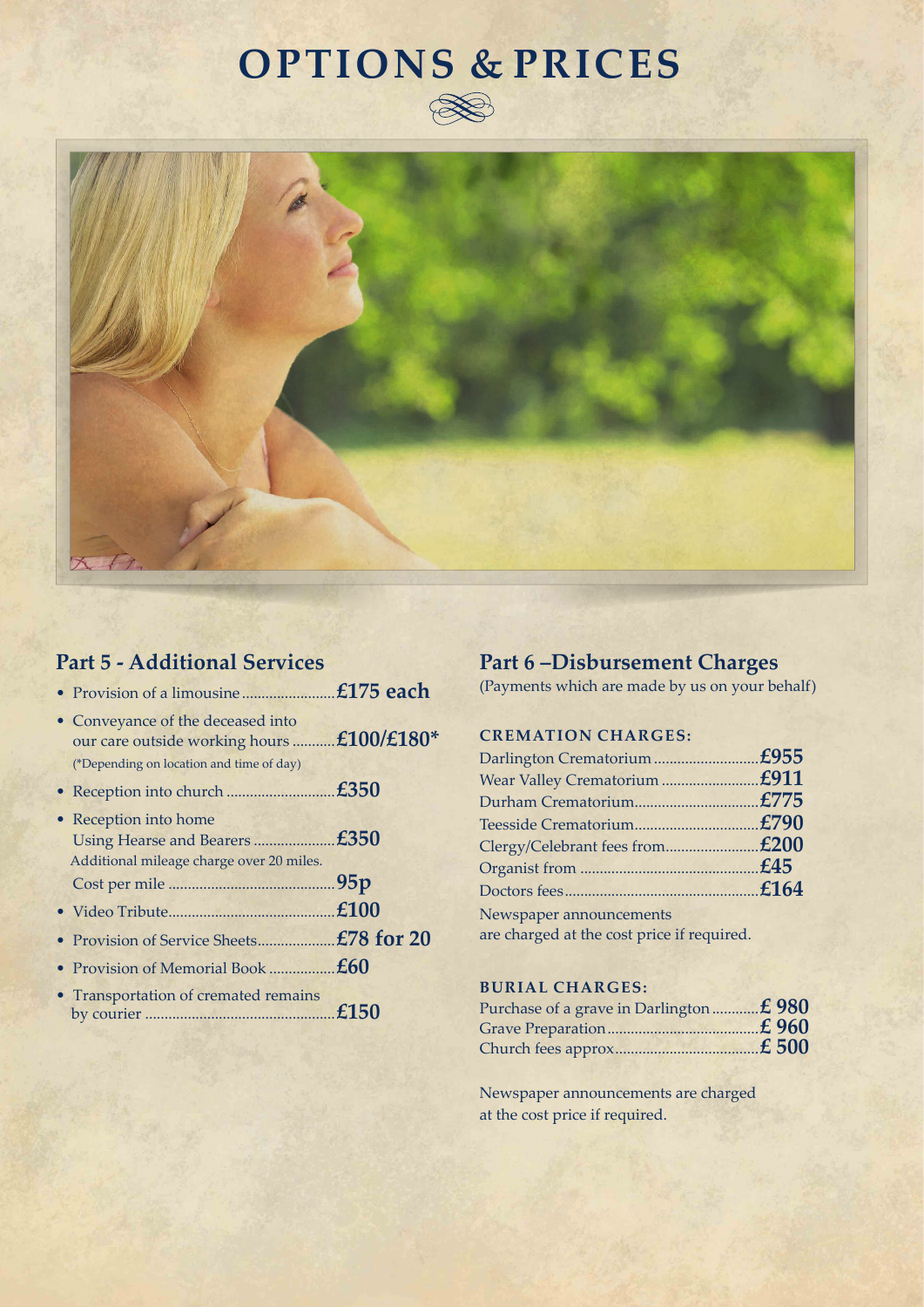## **A FUNERAL WITH NO FUSS**





### **We ask for full payment prior to the date of the funeral for this service.**

**This service is designed for people who would prefer not to hold a traditional funeral at all, perhaps choosing instead to hold a memorial event at a later date. We will provide a cheap, no-fuss funeral that does not compromise our usual high standards of care and respect. You will often see this type of service referred to as 'direct cremation'.** 

The cost includes a simple light oak veneer coffin, collection of the person who has died from a local hospital, daily care, transportation from our premises to Darlington crematorium on the day of the cremation in an estate car at a time convenient for us. We will collect the cremated remains from the crematorium and return them to you.

Unlike many funeral companies that offer direct cremation, we believe that it is very important that families are able to visit the person that has died in our chapel if they wish to, and so the price of this service also includes visits to the chapel by arrangement as often as you wish.

Please note that there will be an additional charge of £180.00 for collection of the deceased from an address other than a local hospital.

In addition to this we may charge for travel outside the Darlington area. The amount will be agreed in advance with the family depending on distance.

If cremated remains are to be sent by courier to an address within the UK there will be a charge of £125.

In the event that extra bearers are required due to the weight of the coffin, we reserve the right to make a surcharge of £100.

**Please be clear that this service is for cremation at a time of our choosing with no service and no family present.**

| <b>FUNERAL DIRECTOR'S CHARGES</b> |  |
|-----------------------------------|--|
|                                   |  |
|                                   |  |
|                                   |  |

**SAINT & FORSTER** FUNERAL CARE…YOUR WAY! www.saintandforster.co.uk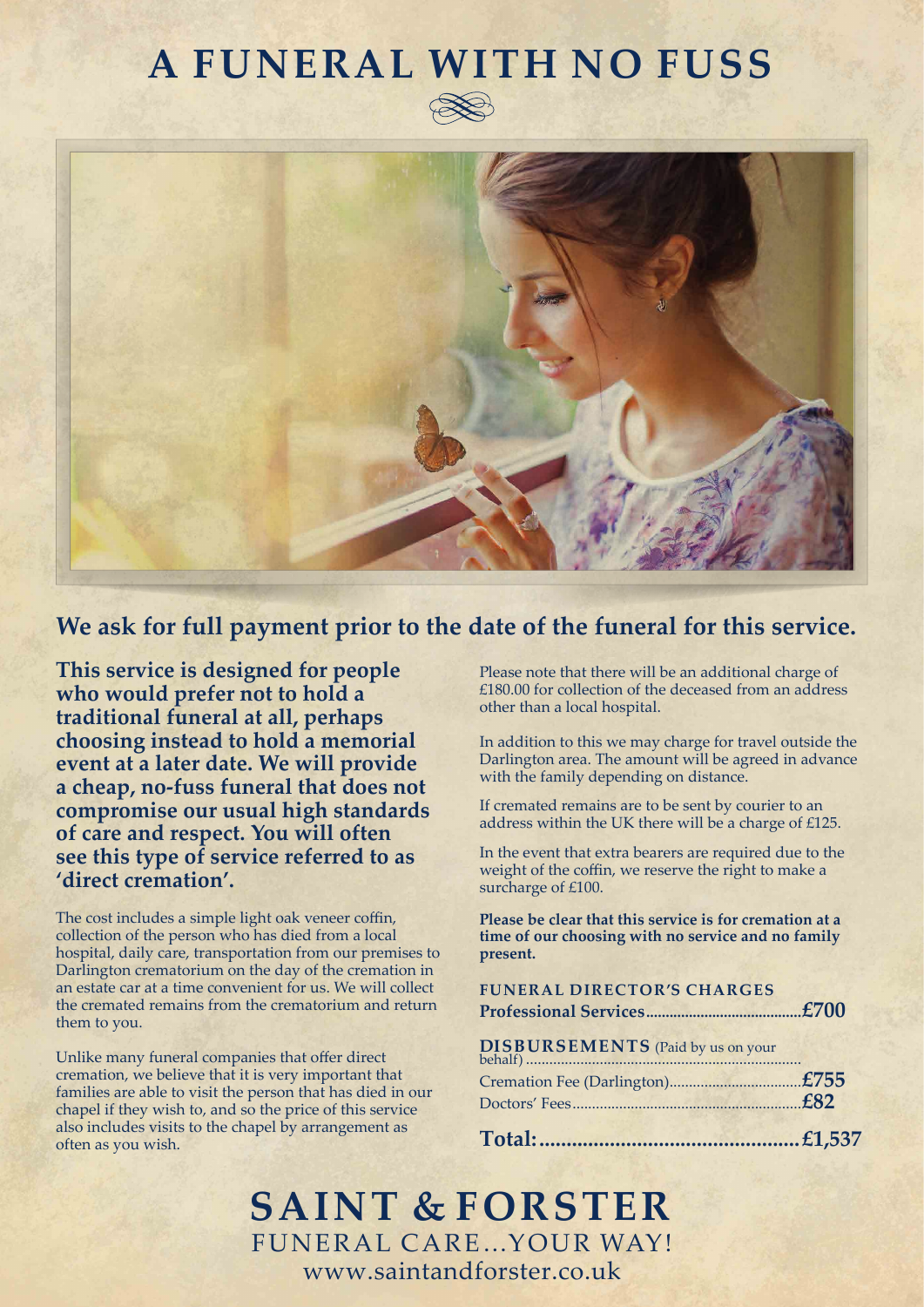## **PAYMENT TERMS & CONDITIONS**



#### **Our Payment Terms**

We will provide an estimate of the total cost of the funeral at the time of the arrangements. We will ask you to pay the disbursements plus a proportion of our fees prior to the funeral and this must be received before the funeral takes place. If you choose to settle the full account prior to the funeral there will be a concession of  $\text{\pounds}100$  (this does not apply to the 'No Fuss' or 'Simple Goodbye' funerals, which must be fully paid prior to the funeral taking place). Where possible, settlement is requested within 14 days of the invoice date but please feel free to discuss any questions or concerns with us. You will be asked to confirm with the funeral director how you intend to pay for the funeral during the arrangements and you will be asked to sign an arrangement form confirming that you accept financial responsibility for the funeral.

If you make an application to the DWP for financial support and the application is unsuccessful it is important that you understand you will still be financially liable for the cost of the funeral. Please be aware that if you default on payments arranged with us we reserve the right to pass your details to our accounts management partners and to recover from you any expenses that we incur in this process.

We accept all major credit and debit cards, as well as direct cash transfer.

#### **Further information**

We can provide further advice and assistance with a variety of services including floral tributes, orders of service, catering, specialist modes of transport and memorials. We can recommend celebrants for a Humanist ceremony, or if you just prefer not to use a church minister. We can also provide information and advice on a number of options, some of which you may not be aware of. For further information please look at our website and or call Keith or Jenny and we will take as much time as you need to discuss your requirements at length, and work with you to help you create a funeral that reflects and celebrates the life of your loved one in the way that means the most to you. We can also arrange for a full national and global repatriation service, please contact us to discuss your requirements and prices.

Our advice is always free and if you wish to meet with us we can make an appointment either at our office or, if you prefer, in the comfort of your own home.

#### **Contact us**

If we can be of further assistance please do not hesitate to call Keith or Jenny on 01325 485111 or visit our website at www.saintandforster.co.uk